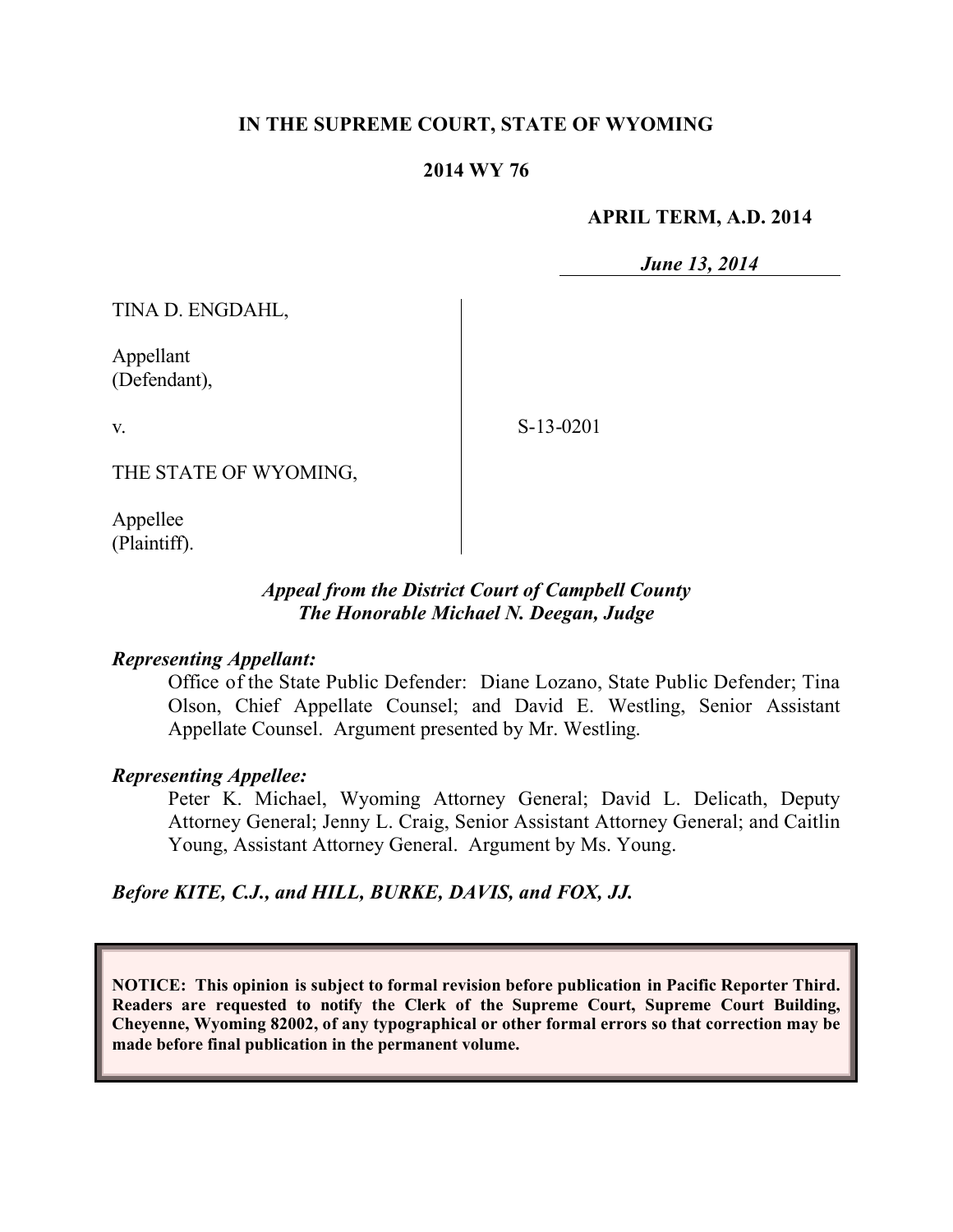# **HILL,** Justice.

[¶1] Tina Engdahl entered a conditional *Alford* plea to one count of possession of a controlled substance in violation of Wyo. Stat. Ann. § 35-7-1031(c)(ii) conditioned upon her right to appeal the district court's previous denial of her motion to suppress evidence. On appeal, Engdahl contends that she should have been permitted to leave the scene of a traffic stop when she asked to do so. She also argues that the deputy lacked reasonable suspicion to detain her and that she should have been read *Miranda* rights. We will affirm the district court.

### **ISSUE**

[¶2] Engdahl presents one issue for our review:

The trial court erred in denying Engdahl's motion to suppress evidence, as law enforcement had no reasonable, articulable suspicion on which to detain her.

# **FACTS**

[¶3] On June 14, 2012, Deputy Ryan Undeberg stopped a pickup truck because it did not have license plates. The driver of the truck was unable to provide his license, registration, or proof of insurance. The driver and passenger identified themselves as Ron Harris and Tina Engdahl, respectively. After they identified themselves, the deputy radioed for more information on both individuals and learned that each had a prior drug history and that Harris's driver's license was suspended at that time.

[¶4] The deputy then informed Harris that he would receive a citation for driving on a suspended license. The deputy asked more questions regarding the truck at which point Engdahl asked if she could leave the scene and walk to a friend's house. The deputy told her to "hang out for just a sec" as he was still determining the ownership of the truck. At that time Deputy Undeberg obtained the truck's vehicle identification number [VIN] to confirm ownership. Another officer, Corporal Randy Parker, arrived on scene and the two officers discussed the events up to that point. Deputy Undeberg asked Corporal Parker to have his drug dog sniff around the exterior of the truck while Deputy Undeberg talked to Harris. The drug dog indicated there were drugs in the vehicle. Corporal Parker then asked Engdahl if she "had any drug paraphernalia on her." She admitted that she did and handed Corporal Parker a methamphetamine pipe.

[¶5] After handing over her methamphetamine pipe, Engdahl also placed two baggies on the hood of the car at the request of Deputy Undeberg. The deputy then asked Engdahl to remove her coat, which he searched and in which he found a large chunk of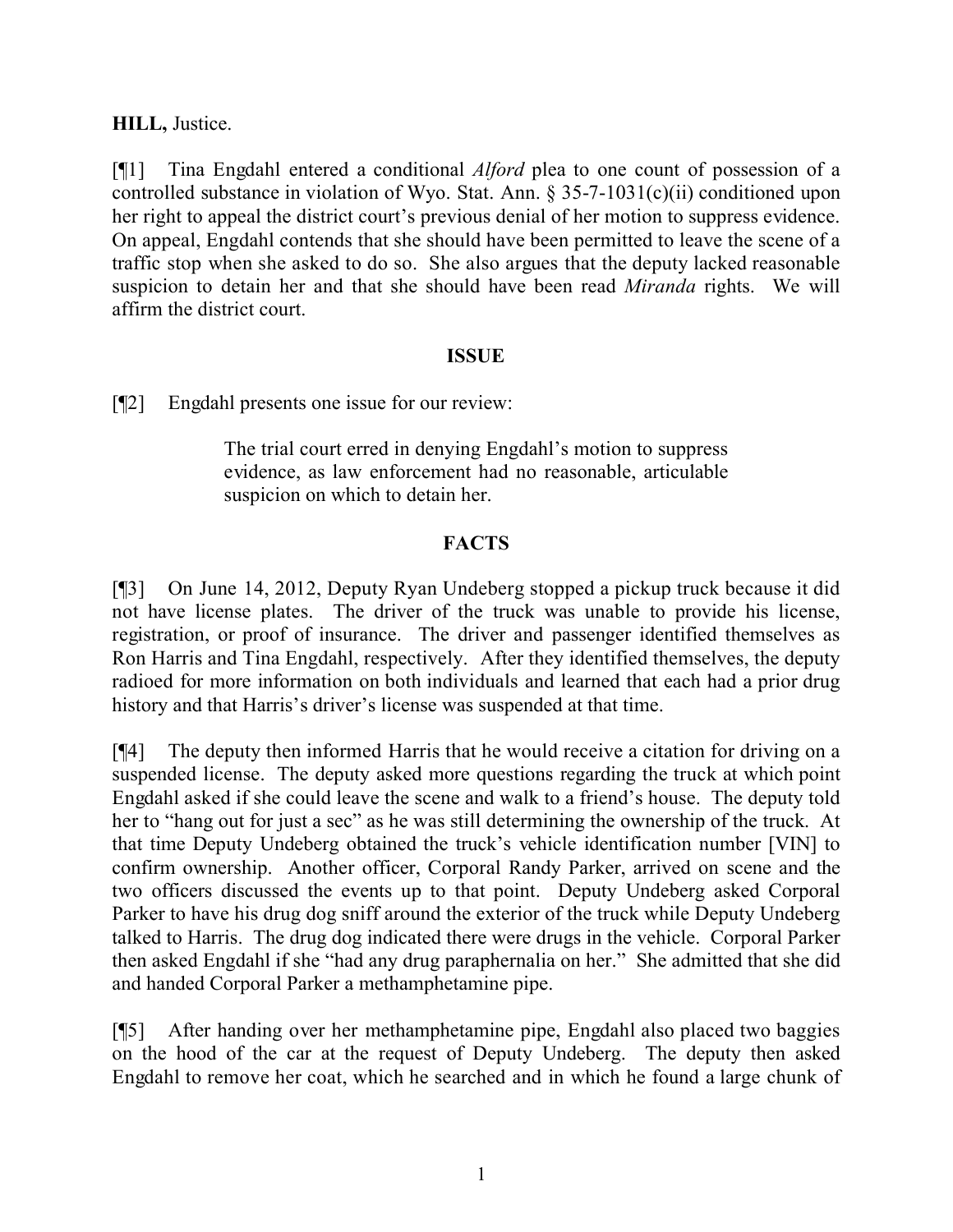suspected methamphetamine. A subsequent pat down search of Engdahl occurred and she was then placed under arrest.

[¶6] On June 14, 2012, Engdahl was formally charged with one felony count of possession of a controlled substance in an amount greater than three grams. Defense counsel filed a motion to suppress evidence on behalf of Engdahl, arguing that because Deputy Undeberg did not allow her to leave when she asked permission to do so, a *Terry*  stop was transformed into a custodial interrogation which should have required the deputy to inform Engdahl of her *Miranda* rights before asking any more questions. Because Deputy Undeberg did not allow her to leave, nor did he inform her of her *Miranda* rights, Engdahl argued in her motion that her Wyoming and United States constitutional rights were violated and that the court should suppress all evidence obtained after the deputy told her to remain at the scene.

[¶7] The district court held a hearing on Engdahl's motion. After hearing testimony from both officers involved and listening to a recording from Deputy Undeberg's dashboard camera the district court denied the motion to suppress. Under the two-part *Terry* analysis the court concluded the initial stop was justified and that Deputy Undeberg's actions were reasonably related in scope to the circumstances that justified the stop in the first place. According to the district court, Engdahl was not in custody or subject to custodial interrogation when the drugs and paraphernalia were found but was being subject to general on-scene questioning that did not require *Miranda* warnings.

[¶8] Seven months after the denial of the motion to suppress Engdahl entered a conditional *Alford* plea and reserved her right to appeal the district court's denial of her motion to suppress. The court sentenced her to serve no less than two nor more than four years in prison, suspended in favor of supervised probation. This appeal followed.

# **STANDARD OF REVIEW**

[¶9] We review a district court's denial of a motion to suppress as follows:

We review the district court's factual findings on a motion to suppress for clear error. We defer to those findings and view the evidence in the light most favorable to the prevailing party because the district court is in the best position to weigh the evidence, assess the credibility of witnesses, and make the necessary inferences, deductions, and conclusions. However, "we review the ultimate determination regarding the constitutionality of a particular search or seizure *de novo*." *Sen*, ¶ 25, 301 P.3d at 117 (citing *Owens*, ¶ 8, 269 P.3d at 1095). *See also Lovato v. State*, 2010 WY 38,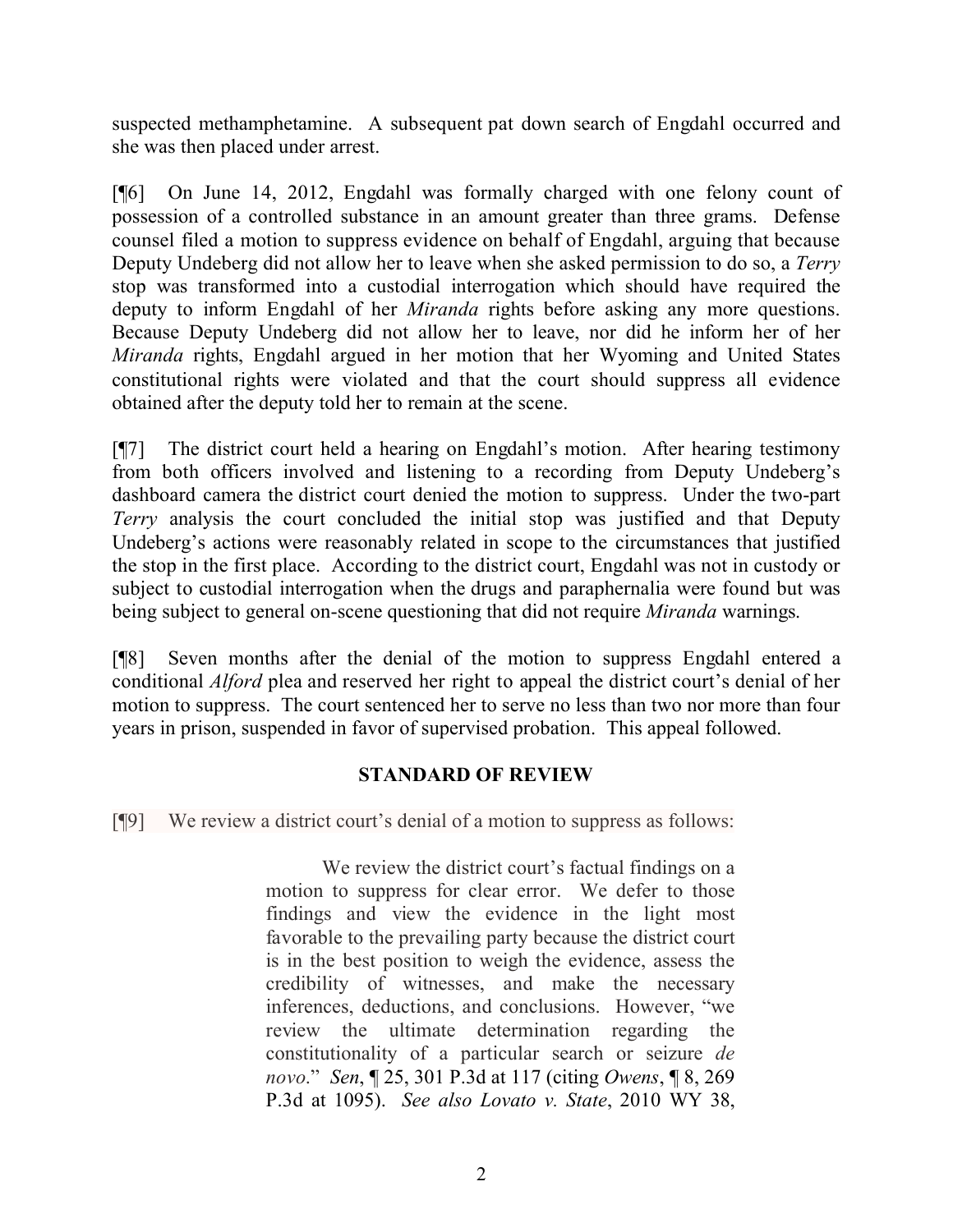¶ 11, 228 P.3d 55, 57-58 (Wyo. 2010) (quoting *Yoeuth v. State*, 2009 WY 61, ¶ 16, 206 P.3d 1278, 1282 (Wyo. 2009)); *Meadows v. State*, 2003 WY 37, ¶ 23, 65 P.3d 33, 40 (Wyo. 2003) (quoting *Gehnert v. State*, 956 P.2d 359, 362 (Wyo. 1998)).

*Hunnicutt-Carter v. State*, 2013 WY 103, ¶ 20, 308 P.3d 847, 852 (Wyo. 2013); *see also Phelps v. State*, 2012 WY 87, ¶ 19, 278 P.3d 1148, 1153 (Wyo. 2012).

*Klomliam v. State,* 2014 WY 1, ¶ 14, 315 P.3d 665, 668-669 (Wyo. 2014).

#### **DISCUSSION**

[¶10] In her only issue on appeal, Engdahl claims that the trial court erred in denying her motion to suppress evidence because law enforcement had no reasonable, articulable suspicion on which to detain her. She also claims that because she was illegally detained, she should have received *Miranda* warnings.

[¶11] Our case law on search and seizure law is well settled:

The Fourth Amendment protects individuals from unreasonable searches and seizures. U.S. Const. amend IV. A routine traffic stop constitutes a seizure within the meaning of the Fourth Amendment "even though the purpose of the stop is limited and the resulting detention quite brief." *Damato v. State*, 2003 WY 13, ¶ 9, 64 P.3d 700, 704 (Wyo. 2003) (quoting *Delaware v. Prouse*, 440 U.S. 648, 653, 99 S.Ct. 1391, 1396, 59 L.Ed.2d 660 (1979)). Because a traffic stop is more analogous to an investigative detention than a custodial arrest, the reasonableness of such stops are analyzed under the two-part test articulated in *Terry v. Ohio*, 392 U.S. 1, 19-20, 88 S.Ct. 1868, 1879, 20 L.Ed.2d 889 (1968): (1) whether the initial stop was justified; and (2) whether the officer's actions during the detention were "reasonably related in scope to the circumstances that justified the interference in the first instance." *Damato*, ¶ 9, 64 P.3d at 705; *see also Campbell*, ¶ 11, 97 P.3d at 784; *Barch v. State*, 2004 WY 79, ¶ 8, 92 P.3d 828, 832 (Wyo. 2004).

*Garvin v. State, 2007 WY 190, 13, 172 P.3d 725, 728-29, (Wyo. 2007).*<sup>1</sup>

 $\overline{a}$ 

<sup>&</sup>lt;sup>1</sup> Engdahl also argues that art. 1, sec. 4, of the Wyoming Constitution provides greater protection than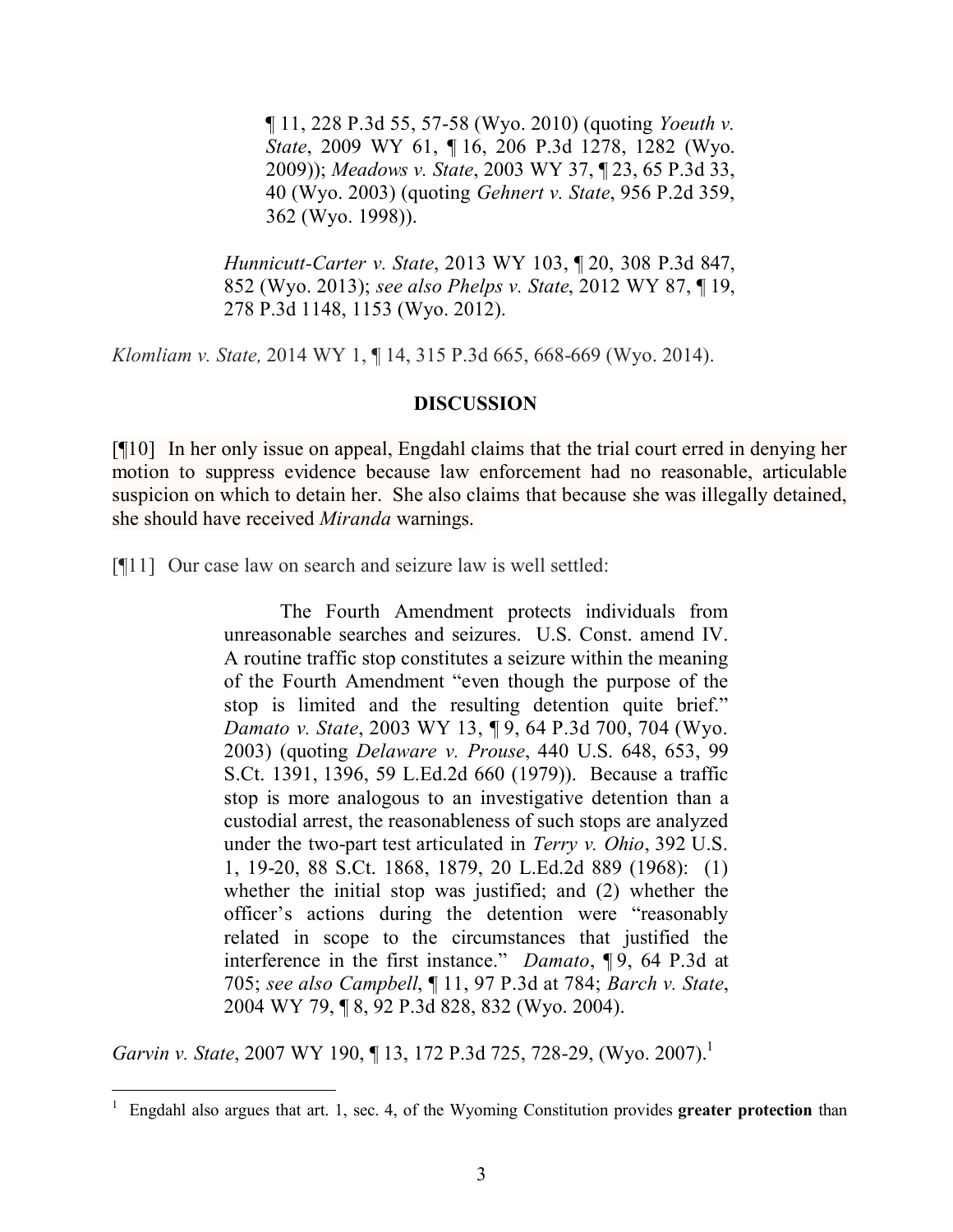[ $[12]$  Engdahl does not challenge the appropriateness of the initial stop.<sup>2</sup> Thus, our analysis focuses on the second prong of the *Terry* analysis − the reasonableness of the detention as it relates to the initial stop. Again *Garvin* is instructive here:

> During a routine traffic stop, a law enforcement officer may request a driver's license, proof of insurance and vehicle registration, run a computer check, and issue a citation. *Campbell*, ¶ 12, 97 P.3d at 785; *Damato*, ¶ 13, 64 P.3d at 706 (citing *Burgos-Seberos v. State*, 969 P.2d 1131, 1133 (Wyo. 1998); *United States v. Elliott*, 107 F.3d 810, 813 (10th Cir. 1997)). Generally, the driver must be allowed to proceed on his way without further delay once the officer determines the driver has a valid driver's license and is entitled to operate the vehicle. *Damato*, ¶ 13, 64 P.3d at 706; *see also United States v. Wood*, 106 F.3d 942, 945 (10th Cir. 1997); *Barch*, ¶ 9, 92 P.3d at 832. In the absence of consent, an officer may expand the investigative detention beyond the purpose of the initial stop only if there exists an "'objectively reasonable and articulable suspicion' that criminal activity has occurred or is occurring." *Damato*, ¶ 13, 64 P.3d at 706 (quoting *United States v. Williams*, 271 F.3d 1262, 1267 (10th Cir. 2001)). The existence of objectively reasonable suspicion of criminal activity is determined by evaluating the totality of the

 the federal **constitution**. As we stated in *Klomliam v. State*, 2014 WY 1, ¶ 17, n.1, 315 P.3d 665, 669 (Wyo. 2014):

[This Court has] observed, however, that in assessing the reasonableness of a traffic stop and detention, there is not a significant difference between our federal and state analysis, given that under either analysis we are considering the reasonableness of the government intrusion in light of all the circumstances. *Fertig v. State*, 2006 WY 148, ¶¶ 18-19, 146 P.3d 492, 497-98 (Wyo. 2006); *see also Yoeuth v. State*, 2009 WY 61, ¶ 24, 206 P.3d 1278, 1284 (Wyo. 2009); *O'Boyle v. State*, 2005 WY 83, ¶ 50, 117 P.3d 401, 415 (Wyo. 2005). We therefore employ these same considerations under a state constitutional analysis.

In any case, Engdahl fails to provide a "precise, analytically sound approach when advancing an argument to independently interpret the state constitution." *Vasquez v. State*, 990 P.2d 476, 484 (Wyo. 1999).

<sup>2</sup> Though Engdahl does not challenge the appropriateness of the initial stop, we nevertheless note that the United States Supreme Court has held that the first *Terry* requirement is "met whenever it is lawful for police to detain an automobile **and its occupants** pending inquiry into a vehicular violation. The police need not have, in addition, cause to believe any occupant of the vehicle is involved in criminal activity." *Lovato v. State,* 2012 WY 10, ¶ 10, 269 P.3d 426, 429 (citing *Arizona v. Johnson,* 555 U.S. 323, 327 (2009)) (emphasis added).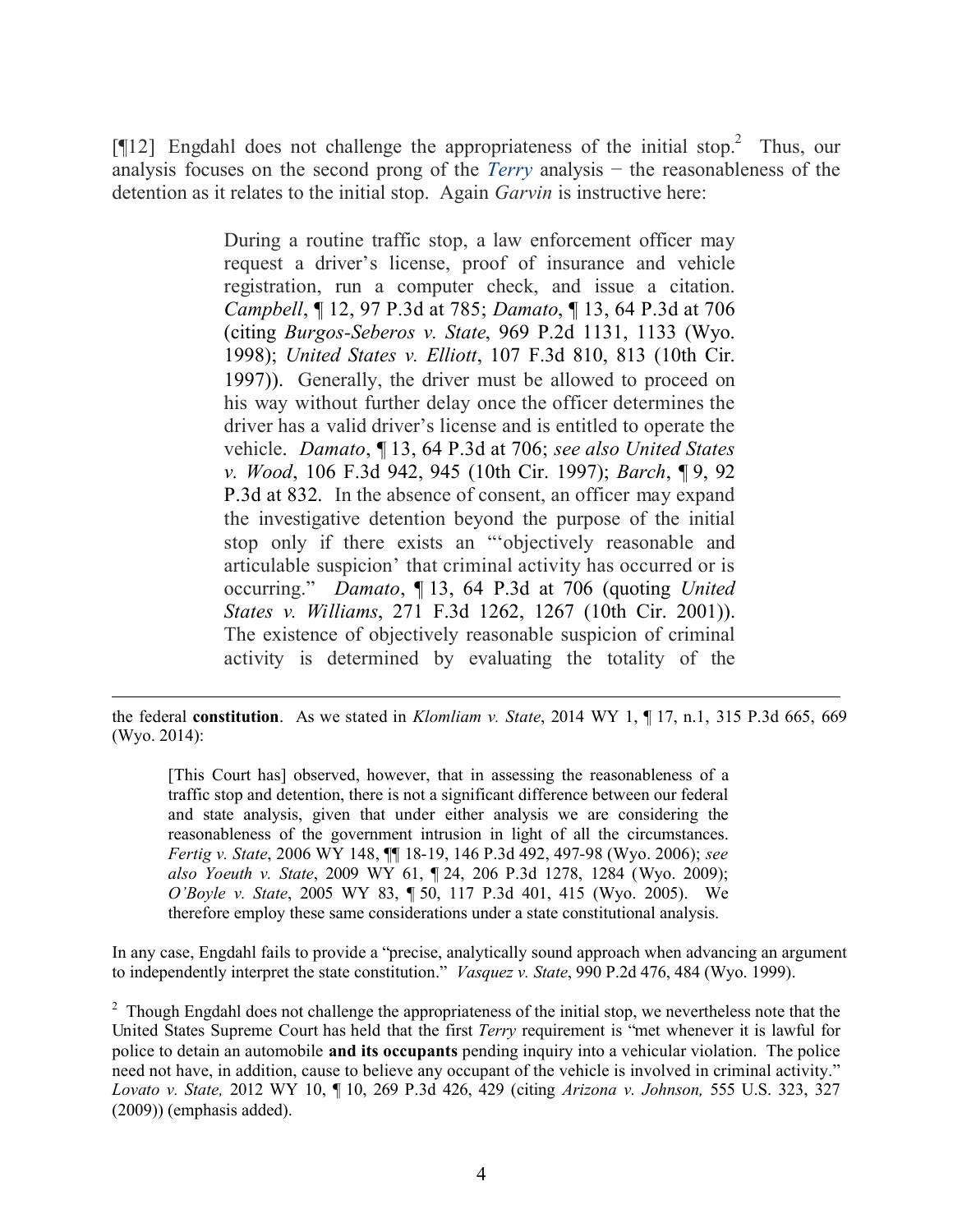circumstances. *Damato*, ¶ 16, 64 P.3d at 707. The "whole picture" must be considered, "[c]ommon sense and ordinary human experience are to be employed, and deference is to be accorded a law enforcement officer's ability to distinguish between innocent and suspicious actions." *Id*. (citing *Wood*, 106 F.3d at 946).

# *Garvin*, ¶ 14, 172 P.3d at 729.

[¶13] Here, the officer became focused on whether or not the vehicle was stolen. After all, the original basis for the stop was the pickup truck's missing license plates and while Engdahl was able to show identification, the driver failed to produce identification, registration, or proof of ownership. Engdahl's request to walk to a friend's house came as the deputy approached the truck to inform the driver that he had a suspended license and would therefore be receiving a ticket. Engdahl argues here that the deputy only continued to detain her "because of her prior drug history" and until the canine sniff. However, our review of the record and specifically the DVD of the stop, shows that up to that point Engdahl had actively participated in answering the deputy's questions regarding the truck and its ownership. At the time she requested to leave and walk to a friend's house, the deputy had not yet confirmed the VIN number and was still in the process of confirming whether or not the truck was stolen. His actions and his denial of Engdahl's request to leave were entirely related to the scope of the stop.

[¶14] Engdahl also argues that the deputy continued to detain her until the canine sniff could occur. According to the United States Supreme Court, the Fourth Amendment does not prohibit police from using a narcotics-detection dog during a lawful traffic stop even in the complete absence of reasonable suspicion so long as the canine sweep does not extend the length of the traffic stop. *Illinois v. Caballes*, 543 U.S. 405, 125 S.Ct. 834, 160 L.Ed.2d 842 (2005) (see *Wallace v. State*, 2009 WY 144, ¶ 10, 221 P.3d 967, 969 (Wyo. 2009)). Here, Corporal Parker arrived at the scene as a cover unit while patrolling the area and was not called for the purpose of utilizing his drug dog. He was not requested by Deputy Undeberg – Corporal Parker drove to the location of his own volition. Nevertheless, Magnum the dog sniffed around the truck during the traffic stop. Qualifying as a free air sniff and because it did not extend the length or scope of the traffic stop, the dog sniff was constitutionally permissible.

# *Miranda Warnings*

[¶15] In a peripheral argument to her single issue, Engdahl argues that she should have been given *Miranda* warnings during the course of the stop because she was effectively in custody. With regard to when a suspect is subject to custodial interrogation, thus requiring *Miranda* warnings, we have said the following: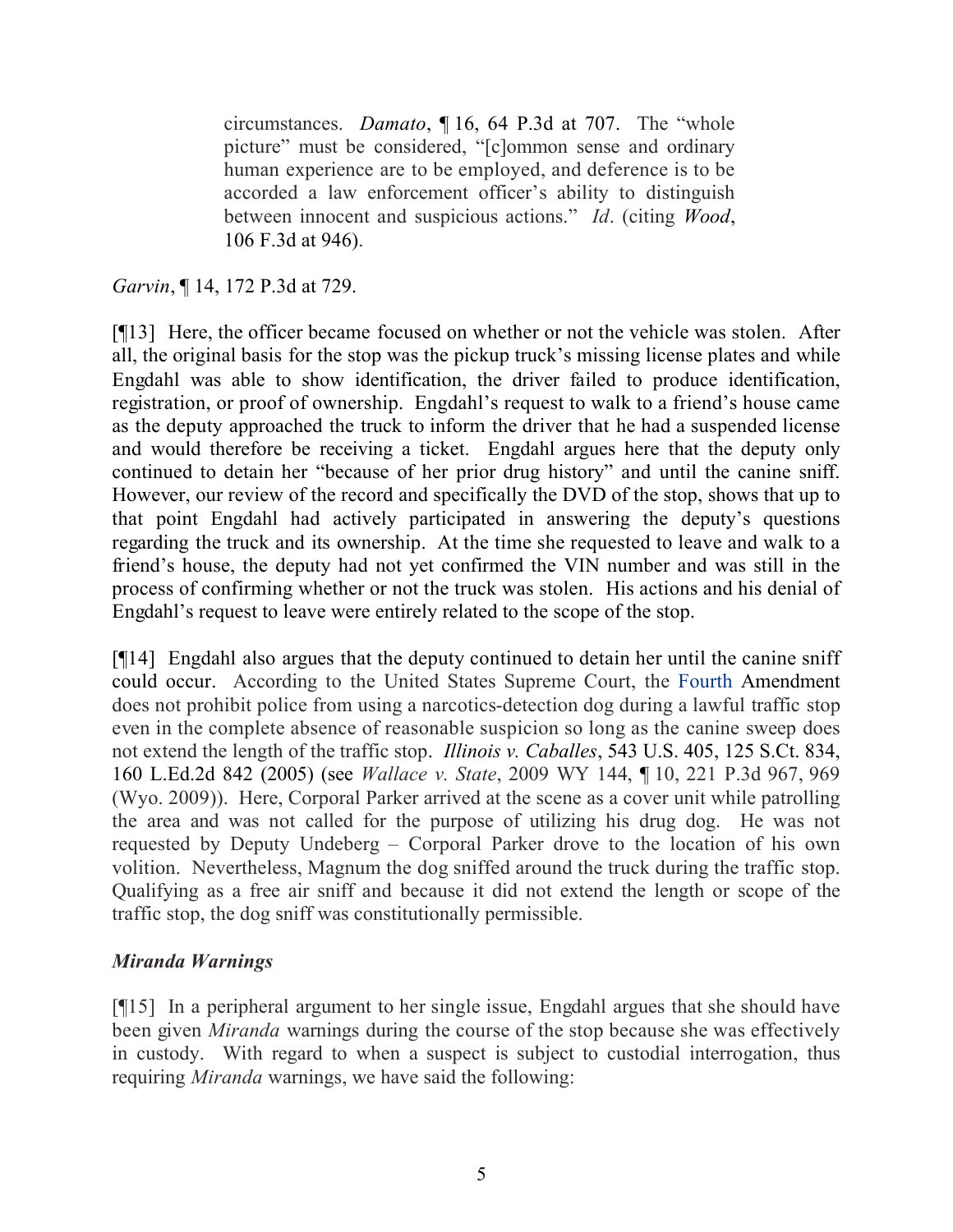Custodial interrogation means questioning initiated by law enforcement officers after a person has been taken into custody or otherwise deprived of his freedom of action in any significant way. *Jelle v. State*, 2005 WY 111, ¶ 14, 119 P.3d 403, 408 (Wyo. 2005). In resolving the custodial status of a suspect we consider "whether a reasonable man in [the suspect's] position would have considered himself to be in police custody." *Gompf v. State*, 2005 WY 112, ¶ 31, 120 P.3d 980, 988 (Wyo. 2005). General on-the-scene questioning as to facts surrounding a crime is not "custodial interrogation," nor are statements volunteered freely without compelling influences. *Id*. We consider the totality of the circumstances when determining whether a suspect was in custody when questioned. *Id*. Several factors are relevant to the determination:

Among these are: (1) whether a suspect is questioned in familiar or neutral surroundings; (2) the number of police officers present; (3) the degree of physical restraint and whether it is comparable to those associated with a formal arrest; and (4) the duration and character of the interrogation. *See* 2 Wayne R. LaFave, Jerold H. Israel and Nancy J. King, *Criminal Procedure* § 6.6(c) at 527 (2nd ed. 1999); *see also Wunder* [*v. State*], 705 P.2d [333,] 335 [(Wyo. 1985)].

*Jelle*, ¶ 14, 119 P.3d at 408.

*Nava v. State* 2010 WY 46, ¶ 10, 228 P.3d 1311, 1314 (Wyo. 2010) (citing *Barnes v. State*, 2008 WY 6, ¶ 14, 174 P.3d 732, 736-37 (Wyo. 2008)).

[¶16] We have also pointed out the following considerations as relevant in some cases:

The nature of the interrogator, the nature of the suspect, the time and place of the interrogation, the progress of the investigation at the time of the interrogation, whether the suspect is informed that his detention would not be temporary, and the elapsed amount of time between questioning and the arrest may be important factors as well.

*Jelle v. State*, 2005 WY 111, ¶ 14, 119 P.3d 403, 408 (Wyo. 2005).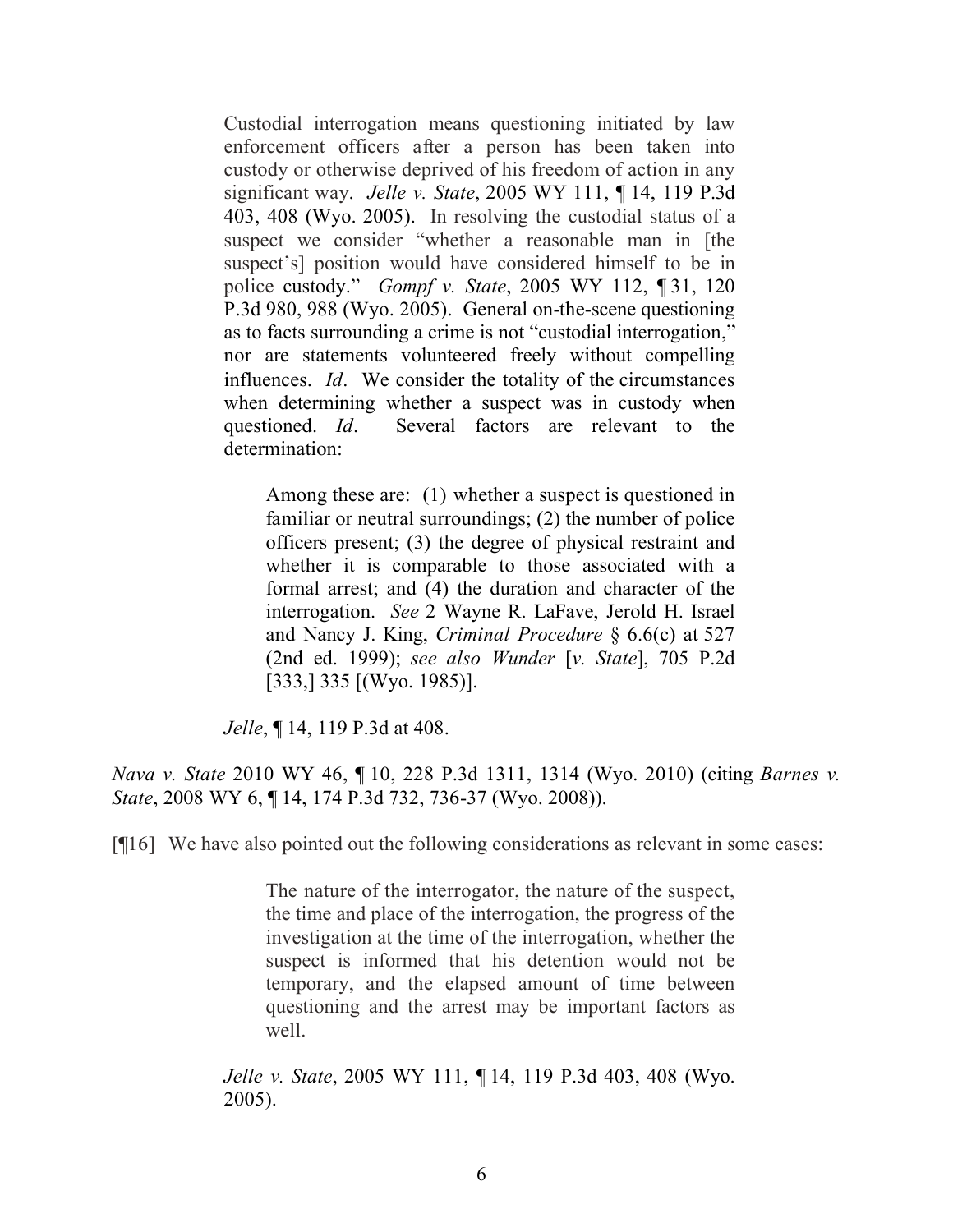*Nava*, ¶ 10, 228 P.3d 1314.

[¶17] Engdahl directs this Court to *United States v. Perdue*, 8 F.3d 1455, 1463-64 (10<sup>th</sup>) Cir. 1993), where the Tenth Circuit recognized a limited exception to the general rule that traffic stops do not usually implicate *Miranda* concerns because of their noncoercive and nonthreatening nature. *Id.*, 8 F.3d at 1462. The *Perdue* court held that police officers must advise suspects of their constitutional rights even in the context of a *Terry* stop, "if they … take highly intrusive steps to protect themselves from danger." *Id.*, 8 F.3d at 1465. The exception applied in *Perdue* because, as the court explained, the police forced the defendant out of his car and onto the ground at gunpoint, then questioned him with their guns drawn on him and his pregnant fiancée as police helicopters hovered above. *Id*, 8 F.3d at 1464. Under those circumstances the court held Perdue was in police custody because any person in his position would have felt completely at the mercy of the police. *Id.*, 8 F.3d at 1465.

[¶18] While Engdahl does not compare the factual situation here to *Perdue*, she nevertheless argues that Corporal Parker's questions about drug paraphernalia were effectively "interrogation" and likely to elicit an incriminating response. Engdahl does not explain or analyze this statement any further. Accordingly, we will address her statement through our own evaluation.

[¶19] We stated in *Nava* the following*:*

[W]e evaluate the nature of police interrogation using an objective "reasonable man" standard. *See supra* ¶ 10. Thus, the subjective beliefs or feelings of neither the trooper nor the appellant are relevant to the question of whether particular interrogation was custodial. We have said "[t]he Court has been unwilling to entertain Fourth Amendment challenges based on the actual motivations of individual officers and has held unanimously that '[s]ubjective intentions play no role in ordinary, probable-cause Fourth Amendment analysis.'" *Damato v. State*, 2003 WY 13, ¶ 10, 64 P.3d 700, 705 (Wyo. 2003) (quoting *Whren v. United States*, 517 U.S. 806, 813, 116 S.Ct. 1769, 1774, 135 L.Ed.2d 89 (1996)); *see also Marinaro v. State*, 2007 WY 123, ¶ 11 n.3, 163 P.3d 833, 836 n.3 (Wyo. 2007).

*Id.*, ¶ 11, 228 P.3d at 1314-1315. We also noted in *Nava* that our own precedent is instructive in showing what type of questioning is, or is not, custodial in nature, taking